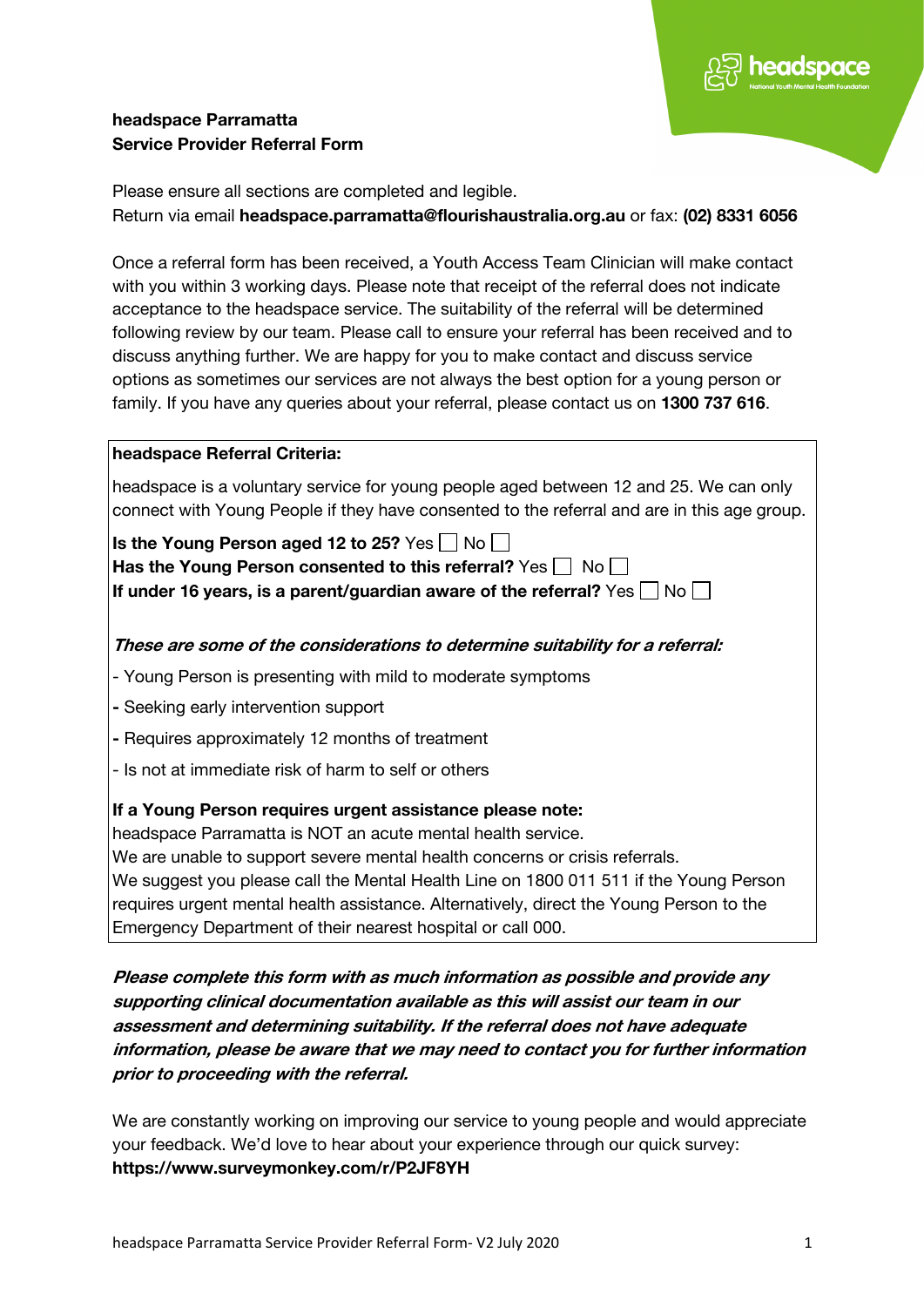

# **1. YOUNG PERSON'S DETAILS:**

| Gender: ____________________________                     | Preferred Pronoun(s): ______________                                                  |
|----------------------------------------------------------|---------------------------------------------------------------------------------------|
| Date of Birth: _____________________                     |                                                                                       |
| Contact Number: __________________________               |                                                                                       |
|                                                          |                                                                                       |
|                                                          |                                                                                       |
| Suburb: ______________________                           | Postcode: _____________                                                               |
|                                                          |                                                                                       |
| Indigenous Identity: Aboriginal   Torres Strait Islander | Both $\Box$<br>Neither <b>L</b>                                                       |
| Preferred Language: ________________                     | Interpreter needed: Yes $\Box$ No $\Box$                                              |
|                                                          |                                                                                       |
| 2. PARENT/GUARDIAN/CARER: *                              |                                                                                       |
|                                                          |                                                                                       |
|                                                          |                                                                                       |
| Contact Number: __________________________               |                                                                                       |
|                                                          | Do we have permission to speak the person identified? Yes $\Box$ No $\Box$            |
|                                                          | ** If the young person is aged 15 and under, we will require a parent or guardian     |
|                                                          |                                                                                       |
|                                                          |                                                                                       |
| 3. REASON(S) FOR REFERRAL:                               |                                                                                       |
| This section must be completed.                          |                                                                                       |
|                                                          | Please attach any relevant assessment notes, discharge summaries, and/or information. |
| <b>Primary reason(s) for Referral:</b>                   |                                                                                       |
| Mental Health Support: Brief 1-3 sessions                | Focused Psychological Intervention [                                                  |
| Alcohol and Other Drug Support $\Box$                    | Physical Health Support                                                               |
| Vocation or Education Support                            | Groups $\Box$                                                                         |
| <b>Current Presenting Issues:</b>                        |                                                                                       |
|                                                          |                                                                                       |
|                                                          |                                                                                       |
|                                                          |                                                                                       |
|                                                          |                                                                                       |
|                                                          |                                                                                       |
|                                                          |                                                                                       |

 $\overline{\phantom{a}}$